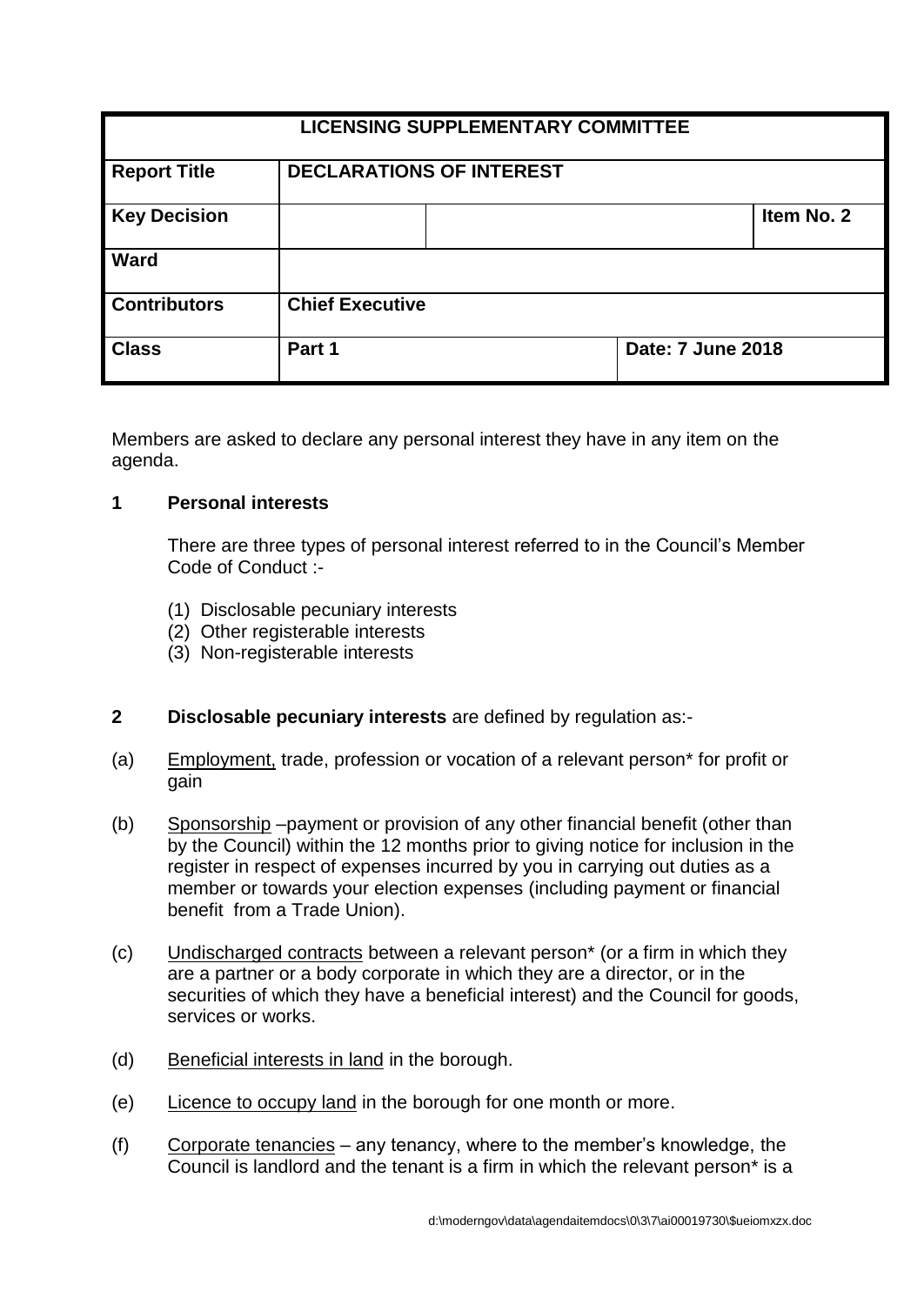partner, a body corporate in which they are a director, or in the securities of which they have a beneficial interest.

- (g) Beneficial interest in securities of a body where:-
	- (a) that body to the member's knowledge has a place of business or land in the borough; and
	- (b) either

(i) the total nominal value of the securities exceeds £25,000 or 1/100 of the total issued share capital of that body; or

(ii) if the share capital of that body is of more than one class, the total nominal value of the shares of any one class in which the relevant person\* has a beneficial interest exceeds 1/100 of the total issued share capital of that class.

\*A relevant person is the member, their spouse or civil partner, or a person with whom they live as spouse or civil partner.

# **(3) Other registerable interests**

The Lewisham Member Code of Conduct requires members also to register the following interests:-

- (a) Membership or position of control or management in a body to which you were appointed or nominated by the Council
- (b) Any body exercising functions of a public nature or directed to charitable purposes , or whose principal purposes include the influence of public opinion or policy, including any political party
- (c) Any person from whom you have received a gift or hospitality with an estimated value of at least £25

# **(4) Non registerable interests**

Occasions may arise when a matter under consideration would or would be likely to affect the wellbeing of a member, their family, friend or close associate more than it would affect the wellbeing of those in the local area generally, but which is not required to be registered in the Register of Members' Interests (for example a matter concerning the closure of a school at which a Member's child attends).

# **(5) Declaration and Impact of interest on member's participation**

(a) Where a member has any registerable interest in a matter and they are present at a meeting at which that matter is to be discussed, they must declare the nature of the interest at the earliest opportunity and in any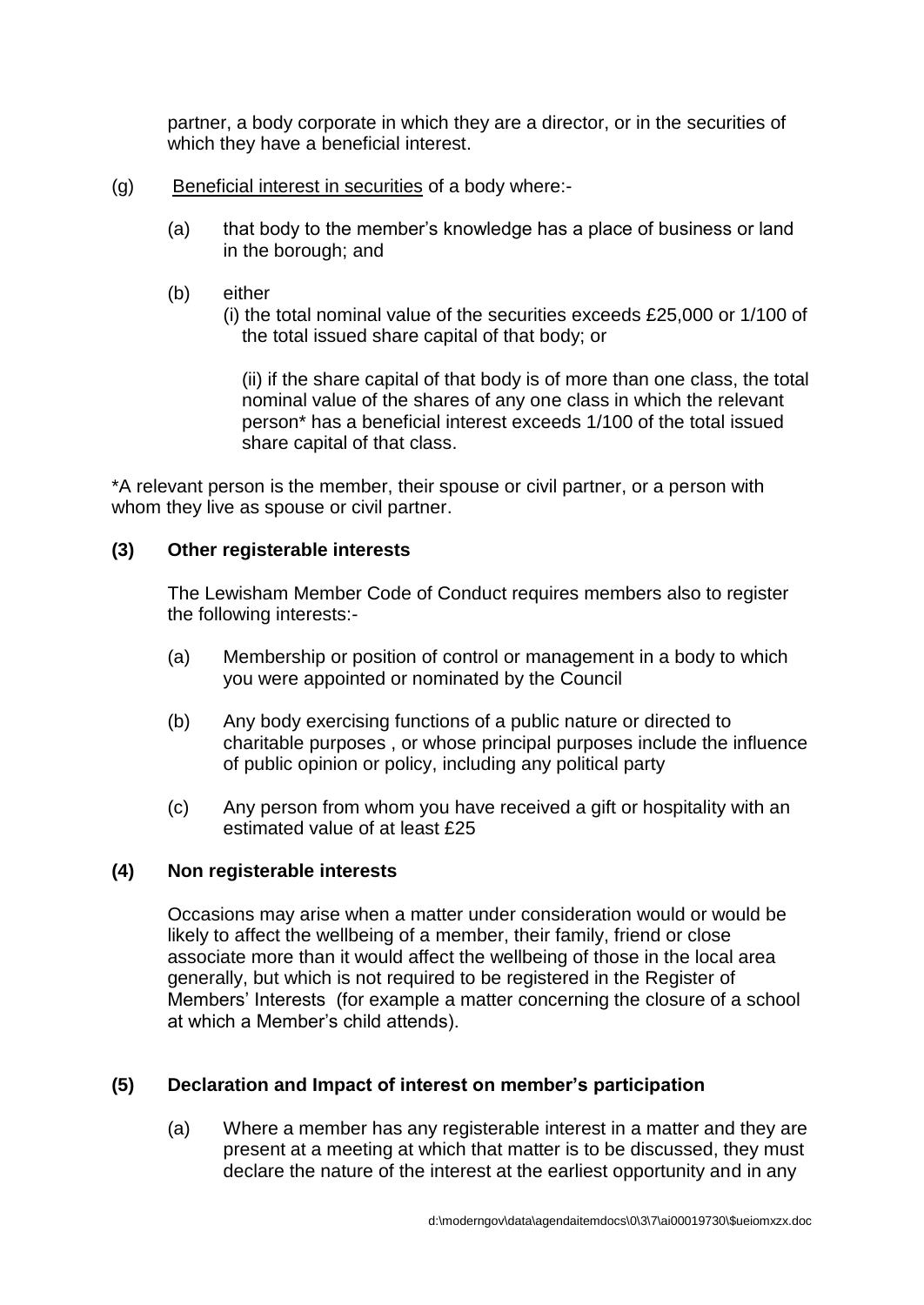event before the matter is considered. The declaration will be recorded in the minutes of the meeting. If the matter is a disclosable pecuniary interest the member must take not part in consideration of the matter and withdraw from the room before it is considered. They must not seek improperly to influence the decision in any way. **Failure to declare such an interest which has not already been entered in the Register of Members' Interests, or participation where such an interest exists, is liable to prosecution and on conviction carries a fine of up to £5000**

- (b) Where a member has a registerable interest which falls short of a disclosable pecuniary interest they must still declare the nature of the interest to the meeting at the earliest opportunity and in any event before the matter is considered, but they may stay in the room, participate in consideration of the matter and vote on it unless paragraph (c) below applies.
- (c) Where a member has a registerable interest which falls short of a disclosable pecuniary interest, the member must consider whether a reasonable member of the public in possession of the facts would think that their interest is so significant that it would be likely to impair the member's judgement of the public interest. If so, the member must withdraw and take no part in consideration of the matter nor seek to influence the outcome improperly.
- (d) If a non-registerable interest arises which affects the wellbeing of a member, their, family, friend or close associate more than it would affect those in the local area generally, then the provisions relating to the declarations of interest and withdrawal apply as if it were a registerable interest.
- (e) Decisions relating to declarations of interests are for the member's personal judgement, though in cases of doubt they may wish to seek the advice of the Monitoring Officer.

# **(6) Sensitive information**

There are special provisions relating to sensitive interests. These are interests the disclosure of which would be likely to expose the member to risk of violence or intimidation where the Monitoring Officer has agreed that such interest need not be registered. Members with such an interest are referred to the Code and advised to seek advice from the Monitoring Officer in advance.

#### **(7) Exempt categories**

There are exemptions to these provisions allowing members to participate in decisions notwithstanding interests that would otherwise prevent them doing so. These include:-